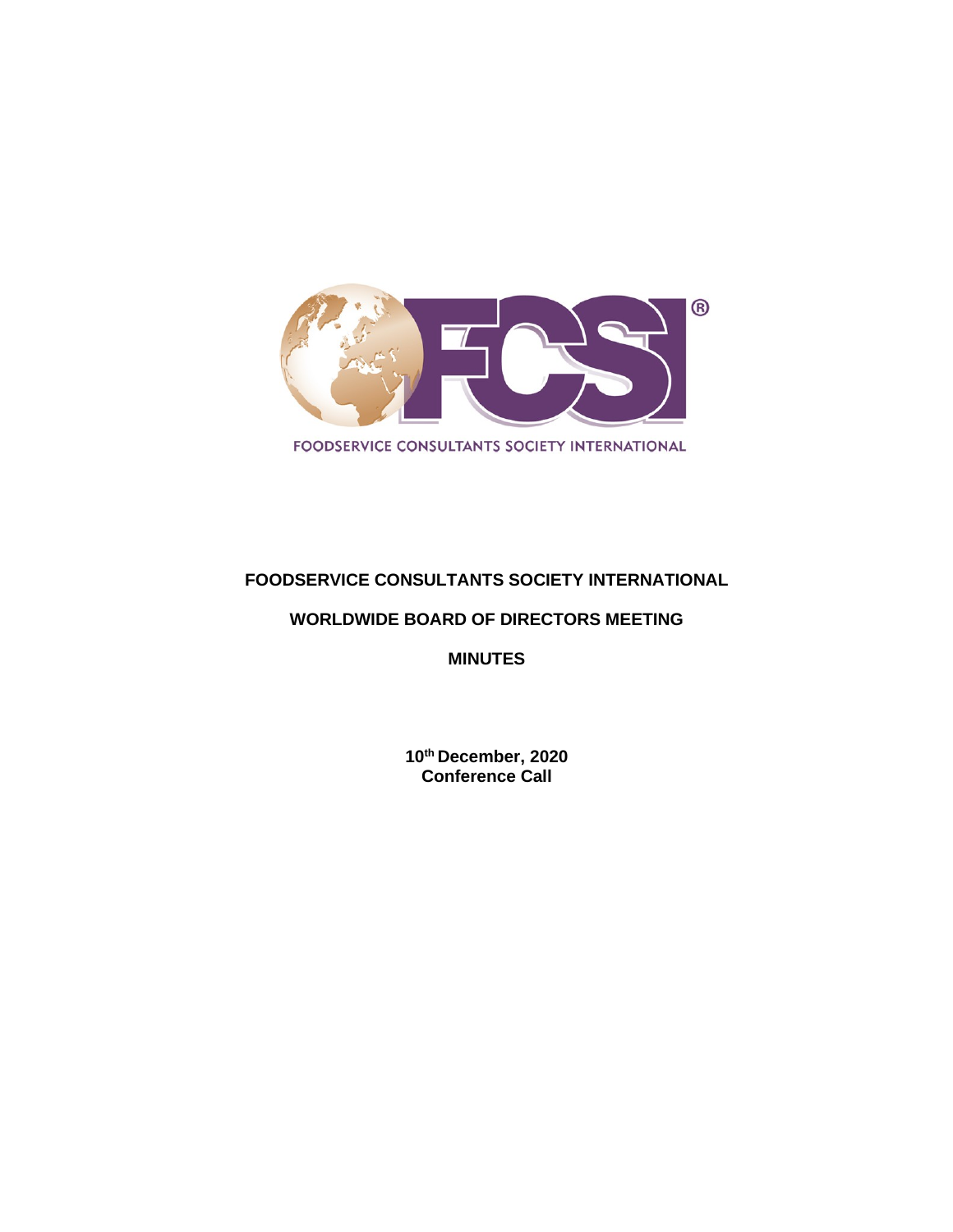## **FOODSERVICE CONSULTANTS SOCIETY INTERNATIONAL**

#### **BOARD OF DIRECTORS MEETING**

#### **MINUTES**

**10th December, 2020 Conference Call**

## *In Attendance*

*Mr. William Caruso, FFCSI, PP President (WC & Partners, Inc.)*

*Mr. Mario Sequeira, FCSI Secretary/Treasurer (Hospitality Total Services (Aus) Pty Ltd)*

#### *Staff*

*Mr. Nick Vaccaro Executive Administrator, WW*

#### *Officers Directors*

*Mr. Paul Montégut (Restauration Conseil)*

*Mr. Eric Norman, FCSI (Clevenger Associates)*

*Mr. Remko van der Graaff, FCSI (AAG Food & Facilities & Hospitality)*

#### *Allied Representatives*

*Mr. Mick Jary Meiko UK Limited*

*Mr. Greg O'Connell (Moffat)*

*Mr. Jack Scott (Alto-Shaam, Inc.)*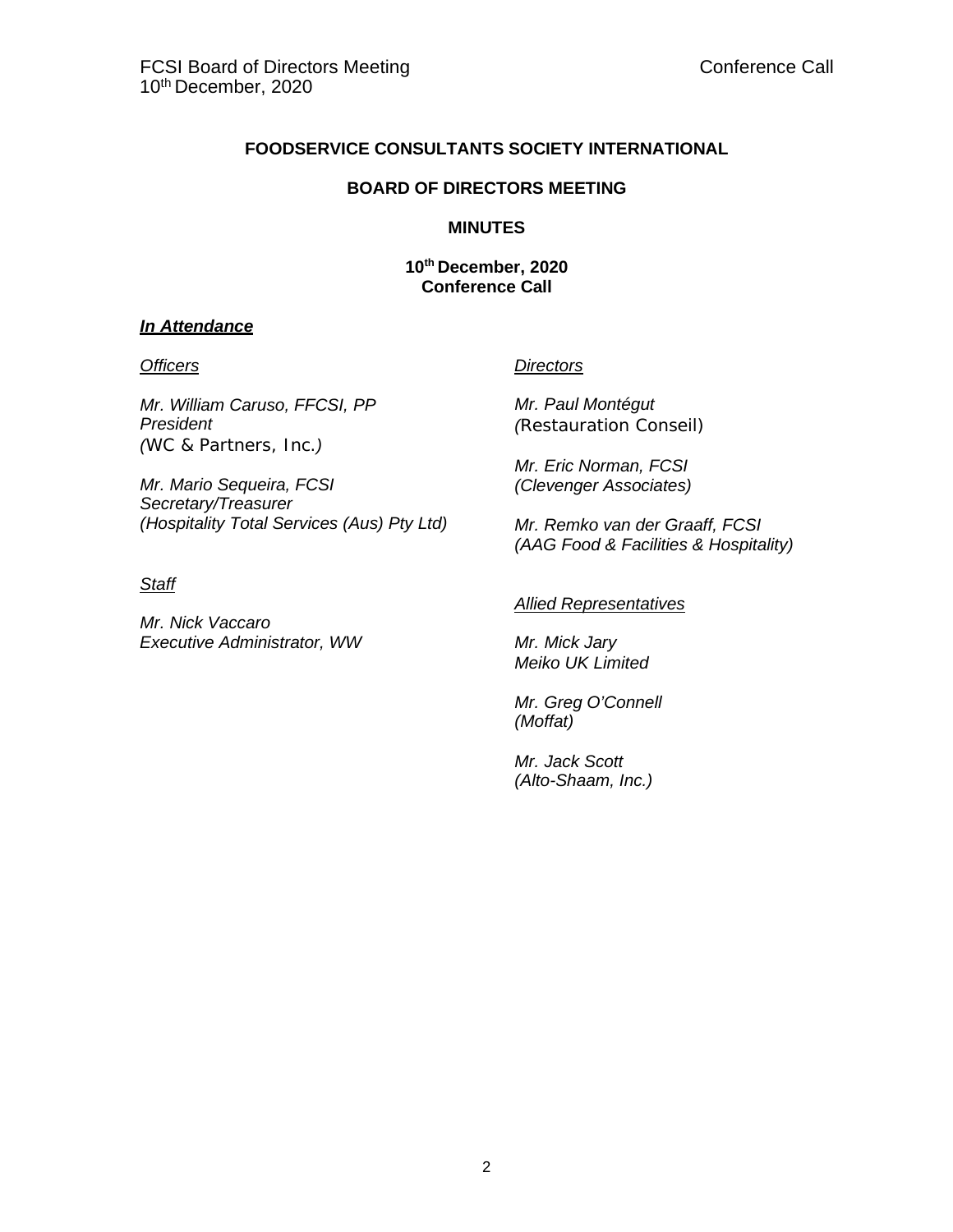# **FCSI's Vision**

**"FCSI is the global leader in foodservice and hospitality consulting"**

# **FCSI's Mission**

# **"To promote professionalism in foodservice and hospitality consulting while returning maximum benefits to all members"**

# **Brand Slogan** *"We Share, We Support, We Inspire"*

# **1.0 Call to Order and Opening Remarks**

The meeting was called to order on  $10<sup>th</sup>$  December at 7:08 am (EDT) at which time President William Caruso, FFCSI welcomed everyone to the meeting. Noting that there was quorum for conducting official business Bill requested that the meeting begin with the first agenda item.

#### **2.0 Approval of Meeting Minutes**

*Eric moved to accept the FCSI WW October, 2020 board meeting minutes as submitted. Seconded by Mario and approved unanimously.*

#### **3.0 Top Three WW Planning Session Discussion Items**

# **3.1 APD**

Mario confirmed the revised views of the APD Division on the benefits of an in person meeting as opposed to the initial suggestion for a virtual Zoom planning session that was suggested in the absence of the WW Board having no Strategic Plan currently. Mario then outlined the key initiatives of the APD Board for discussion during the upcoming WW Planning Session.

- 1) Review the vision and relevance of FCSI to our members and clients given the evolving and changing nature of the foodservice and wider hospitality industry.
- 2) Member App to access membership details, connect with divisional and global members, Allied member new products, new member projects – Share, Support, Inspire and Innovate.
- 3) Global Initiatives, marketing, PR E.g. membership advantage in negotiating benefits from global providers like Autodesk.

Mario advised that a long-standing contributor to FCSI APD and WW, Clara Pi has decided to end her consulting work due to unavoidable and very difficult personal circumstances. Accordingly, Clara has resigned from the APD and WW Board of Trustees. Mario also acknowledged Clara's contribution not only to FCSI but also on a personal level to Mario. The APD Board will recognize Clara's commitment in due course and will nominate a new APD representative to the WW Board.